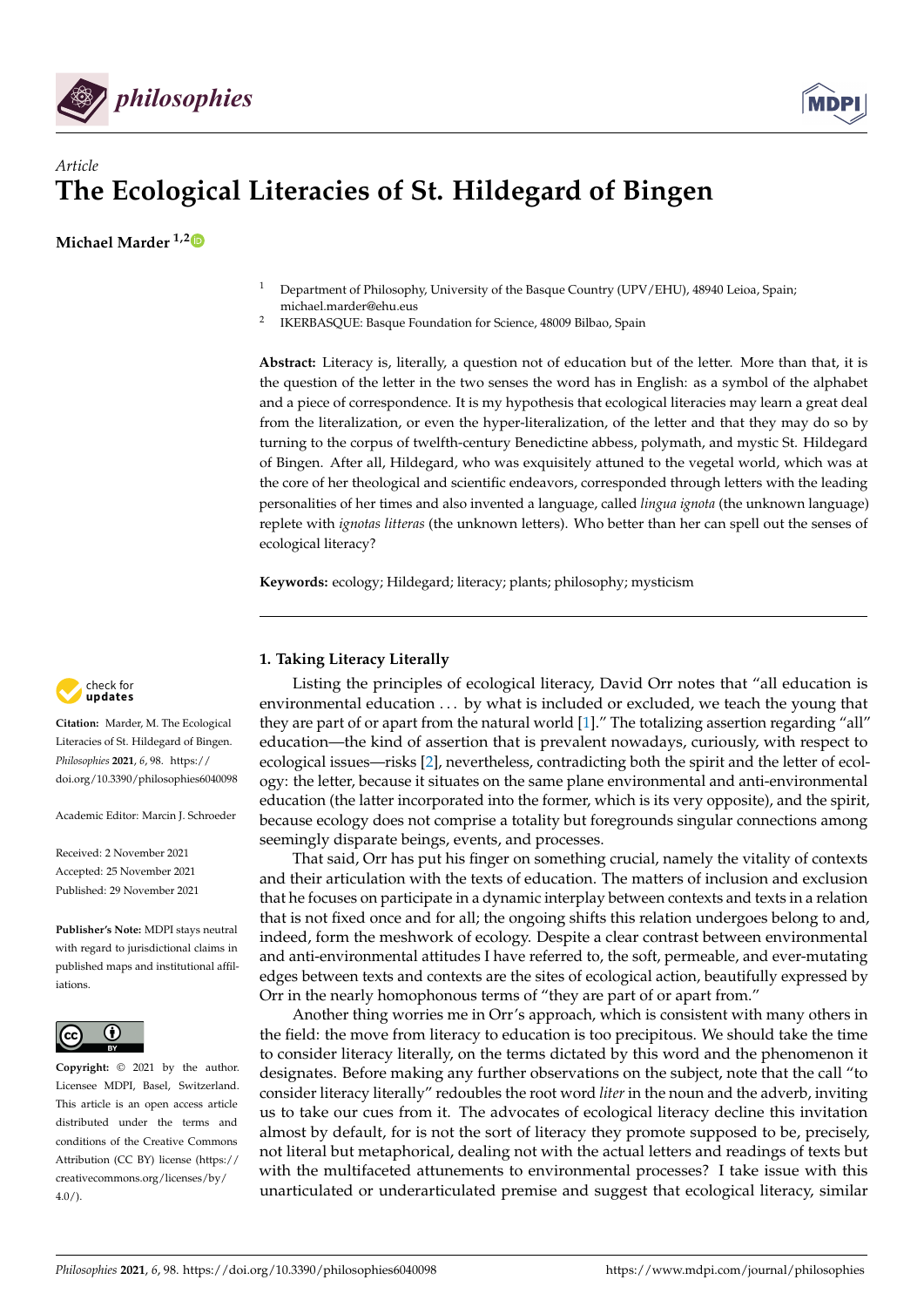to Jewish and Christian mysticisms, upon which I will draw to make my argument, is actually *hyperliteral*, preceding the literal/metaphorical distinction. (I realize, of course, that a person whose understanding is hyperliteral might be considered dumb or, to put it less crudely, culturally illiterate. However, this is the sort of dumbness that we need, an afterglow of Socratic not-knowing that lets us see the world and ourselves otherwise.)

Literacy is, literally, a question not of education but of the letter. More than that, it is the question of the letter in the two senses the word has in English: as a symbol of the alphabet and a piece of correspondence. My hypothesis is that ecological literacies may learn a great deal from the literalization, or even the hyperliteralization, of the letter and that they may do so by turning to the corpus of twelfth-century Benedictine abbess, polymath, and mystic St. Hildegard of Bingen [\[3\]](#page-6-2). After all, Hildegard who was exquisitely attuned to the vegetal world, which was at the core of her theological and scientific endeavors, corresponded through letters with the leading personalities of her times and also invented a language, called *lingua ignota* (the unknown language) replete with *ignotas litteras* (the unknown letters) [\[4\]](#page-6-3). Who better than her can spell out the various senses of ecological literacy?

#### **2. Literacy to the Letter**

### *2.1. Environmental Correspondences*

The first, and perhaps the most conspicuous, point about Hildegard's approach is the mutually exclusive relation between conventional literacy and theologico-ecological literacy that she insists upon, especially in her letters. Writing to Eberhard, Bishop of Bamberg, Hildegard argues that her words are not really hers: "I am but a poor woman, looking out into true light, in which I have seen and heard the true vision of what I am expounding before you. And this exposition does not consist of my words, but of true light, which has no defects and which I hereby transmit [*ita expositum non verbis meis, sed veri luminis, cui numquam ullus defectus est, in hunc modum transmitto*]" (Epist. XXXIr, 9-11; CCCM 91, p. 83) [\[5\]](#page-6-4). In a more detailed fashion, Hildegard explains in a letter to Guibert of Gembloux, dating from 1175: "what I do not see, I do not know, for I am not educated [*indocta sum*], but I have simply been taught how to read. And what I write is what I see and hear in the vision. I compose no other words than those I hear, and I set them forth in unpolished Latin just as I hear them in the vision [*latinesque verbis non limatis ea profero quemadmodum illa in visione audio*], for I am not taught in this vision to write as philosophers do. And the words in this vision are not like words uttered by the mouth of man, but like a shimmering flame, or a cloud floating in pure air [*nubes in aere puro mota*]" (Epist. CIIIr, 89-95; CCCM 91A, p. 262) [\[6\]](#page-6-5).

If Hildegard's writing is a function of hearing, which is itself relayed in visions (hence, in a synesthetic experience that combines light and sound), then the letters and the words they form are the afterglows of divine light, of a flame or clouds floating across the sky. Her letters and words are elemental—not as the elements of a spoken or written human language but as the ramifications of the elements (fire, air, water, earth) that speak through her. They could not be any different from the writings of philosophers ("*sicut philosophi scribunt*") that, having lost touch with elemental languages, formalize the world in symbolic systems. The ecological literacies of her visions are, therefore, quite distant from that literacy which is implied by a polished Latin, by the Scholastics, and by the artificially constructed cultural frameworks for comprehending reality.

There is no doubt that, in part, the self-presentation of a polymath as ingenious as Hildegard in terms of a "poor woman," "uneducated", and barely literate, was a strategic stance to adopt in a male-dominated culture, dismissive of women's voices. Barbara Newman contends that "the problem of feminine authority was no less troubling for Hildegard herself than for her auditors, since she fully shared her culture's notions of female inferiority. No matter how strong the sense of the grace that animated her, she suffered from an almost equal sense of her own implausibility as a vessel. [\[7\]](#page-6-6)"

However, this is only half the story. It does not seem, for one, that Hildegard "fully shared her culture's notions of female inferiority," since on multiple occasions she subverted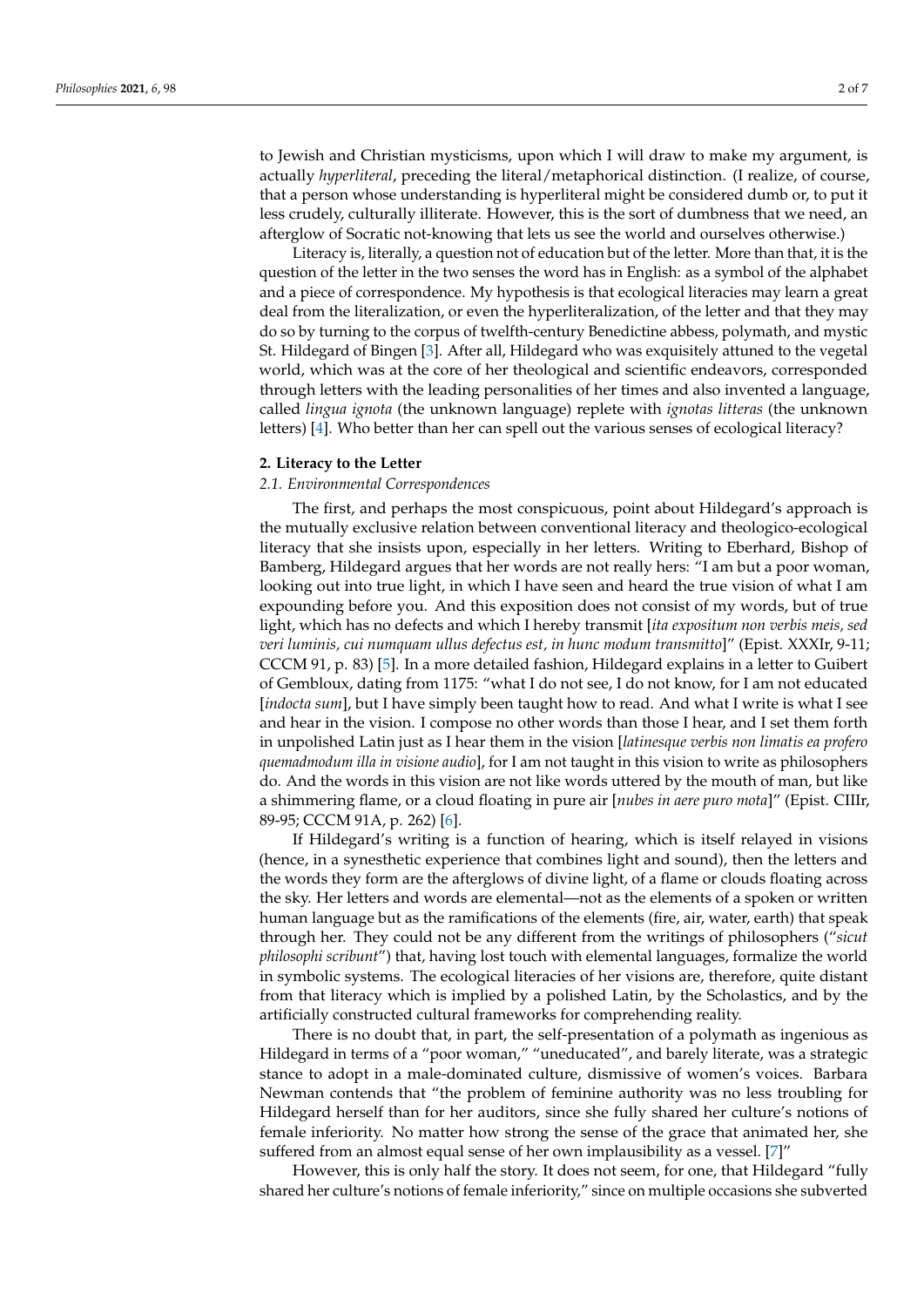these notions from within, placing women (and virgins, starting with the Virgin Mary) in the position of strength and power (*vir*) compared to their male counterparts [\[3\]](#page-6-2), (p.21). For another, the role of a medium, an intermediary, a messenger bridging different realms (in short, the angelic and hermeneutical role par excellence) is not only a strategic adaptation but also an ontological necessity assigning to the visionary the same structural place as that occupied by vegetation. Just as plants span the sky and the earth, the luminous and the dark, warmth and moisture, so the female mystic receives "true light" and "transmits" it to the rest of the world. Opening themselves up to solar energy, plants (or, more precisely, their chloroplasts) invent the first writing of light, a photography before photography; receiving the shimmering and fiery discharges of divine wisdom, cast in environmental terms, Hildegard channels theologically inflected ecological literacies.

The roughness of the "unpolished" conventional words and letters she operates with what she denominates as her *verbis non limatis*: this was, probably, the colloquial sense of *illiteratus* in Hildegard's time, since it "could indicate someone who had not been tutored formally, but who nevertheless could understand or even read something in Latin" [\[8\]](#page-6-7) thus directly corresponds to the rawness of the experience of revelations and, above all, to *other letters and words* bound by elemental grammars, in which this experience is wrapped. Insofar as they are not merely strategic, Hildegard's professions of formal illiteracy are the underside of a plenitude that does not fit the usual forms and molds of written and spoken expression and that carries with it light and warmth, moisture and airy expanses, divine and ecological. (This inadequacy, this lack of fit, might have been one of the reasons behind Hildegard's attempt to invent a new language that, aside from being "unknown" would no longer be a language of either representation or knowing, of a subject who grasps the world through the faculty of understanding. Rather than Nicholas of Cusa's *docta ignoratia*, Hildegard spearheads an *indocta sapientia*. More on this later. In this sense, I cannot help but detect a certain ambiguity inherent in her admission, by Pope Benedict XVI, to the ranks of the Doctors of the Church in 2012. [\[9\]](#page-6-8)) The aspects of her illiteracy, then, are distributed along two dimensions: the negative and the positive.

On the negative side of things, though not so much in line with apophantic theology, the non-polished words Hildegard writes down are the inheritors of her inspired understanding of the Bible that disallows a division of scriptural text into syllables and autonomous semantic units. In the preface to *Scivias*, she intimates: "When I was forty-two years and seven months old, a blazing fiery light [*coruscationis igneum lumen*] came from the open heaven and poured over my whole head and heart and breast like a flame. [ . . . ] Immediately I knew how to explain [*Et repente intellectum expositionis*] the books of the Psalter, gospel, and other catholic volumes of the Old and New Testament. However, I did not know how to interpret the words of their text, nor the division of syllables, nor the knowledge of cases and tenses [*non autem interpretationem verborum textus eorum nec divisionem syllabarum nec cognitionem casuum aut temporum habebam*]" (*Scivias* Prot.; CCCM 43, pp. 3–4) [\[10\]](#page-6-9). While, thanks to the flame that suffuses her entire being, she knows how to explain the holy books, she professes not to know how to interpret the words of the text with reference to everything formal literacy presupposes. I could say, in the spirit of Hildegard herself: formal *ill literacy* in need of a cure, as opposed to another sort of illiteracy, which may well be the cure when it is the obverse of ecological literacy.

The negativity of the understanding Hildegard attains through fiery suffusion repels both formalism and analysis, including the literal division of a text into syllables and letters. The mystical experience she invokes with reference to this divine-elemental force is one of absolute synthesis, which does not mean that everything just fuses into an undifferentiated whole, but, rather, that something other than analysis is required to do justice to singularity. What exactly? Nothing other than justice blended with love that, minutely adjusted to each, is incarnated in Christ as "the sun of justice," *sol iustitiae*, "with the brilliance of burning love [*fulgorem ardentis caritatis*], of such great glory that every creature is illuminated by the brightness of his light" (*Scivias* I.3.3; CCCM 43, p. 43). That is why, also, the light and the heat of revelation cannot suffuse Hildegard's head alone; they pour over her entire body,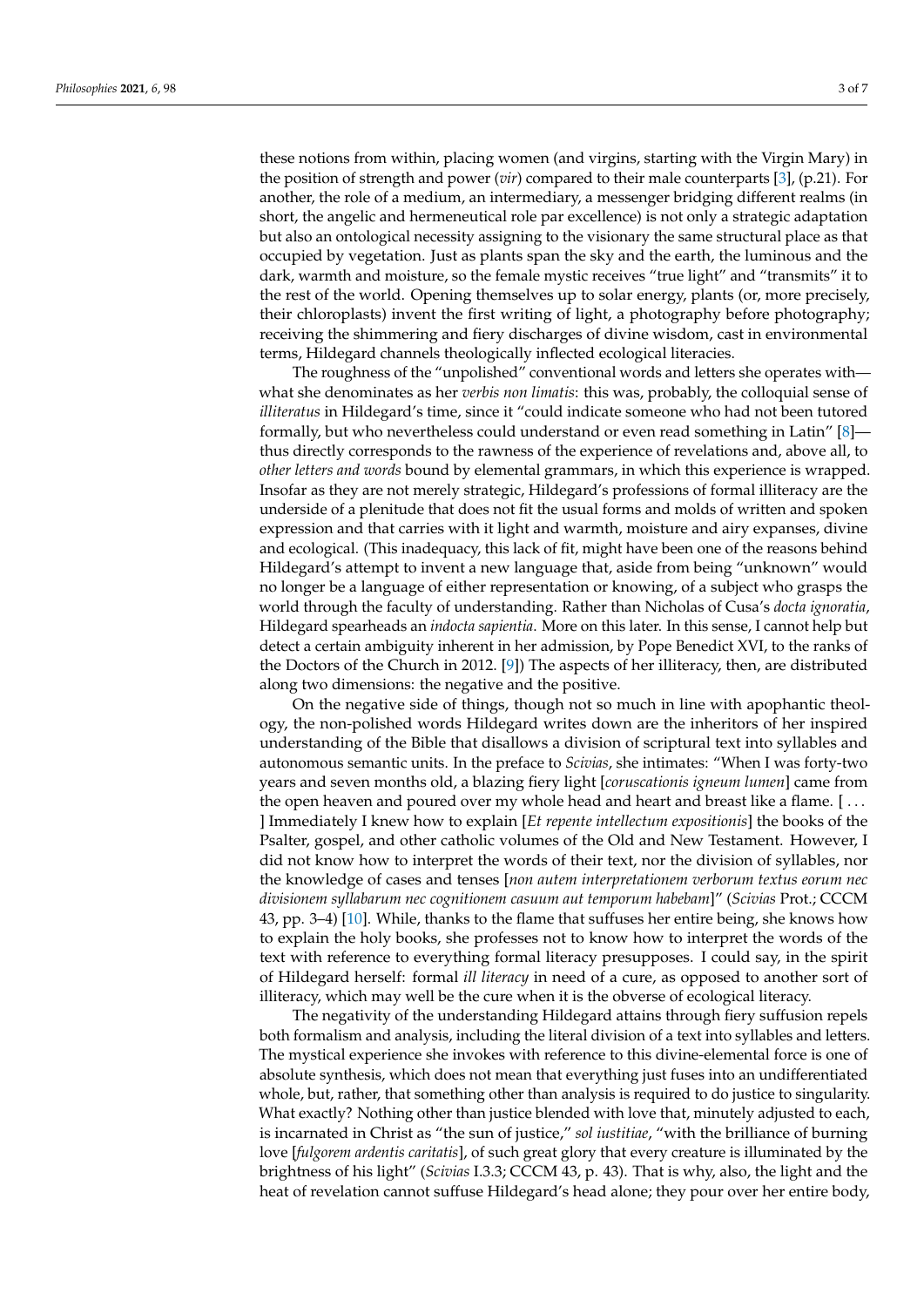including the breast and the heart, "like a flame." Ecological literacies involve corporeality as a whole and the symphonies of living, ensouled bodies that Hildegard hears and relays in her poetic and mystical writings.

To be sure, we ought to overview Hildegard's illumination in an alleged state of near illiteracy in the context of the tradition of medieval women, who found themselves in a similar predicament. "Whereas," Christine Cooper-Rompato writes, "the gifts of sapientia are often given to men to assist their *scientia*, [...] more often than not, in women's lives, sapientia is said to come to the wholly illiterate, who are blank slates waiting to be written on by God. For example, the Cistercian Ida of Louvain (d. 1300), who entered a convent later in life [ . . . ] was described as formally illiterate. Although 'she had never been taught letters in her entire life,' she is imagined to have an interior bookshelf that she could read inwardly, suggesting that sapientia provides an alternative to traditional literacy [\[8\]](#page-6-7) (p. 66)." This alternative, however, is not simply a fast-tracked and generally inexplicable acquisition of the same knowledges and skills as those formally literate people come to possess after years of learning and arduous practice. The negative aspects of Hildegard's illiteracy, tied to "non-polished words," have to do with the non-analytic nature of her wisdom and the fact that it is not focused on the head alone. The purely synthetic, synesthetic, whole-body experience of knowing sets her apart from learned men and, at the same time, roots her in divine, elemental, and vegetal realms. It is there that the positive sense of illiteracy, as another kind of literacy, resides.

In a 1148 letter to Pope Eugenius, Hildegard makes the following request: "Prepare this writing for the hearing of those who receive me and make it *viridem* with the juice of sweet flavor [*et fac illam viridem in suco suavis gustus*]; make it a root of the branches and a leaf flying into the face of the devil [*et radicem ramorum et volans folium contra diabolum*], and you will have eternal life" (Epist. II, 24-26; CCCM 91, p. 8). Non-polished words blossom into plant-writing or plant-speaking ("prepare this writing for the hearing of those who receive me"), branching out toward its audience without straying from the source. They ooze with *viriditas*, the ever-fresh power of finite creation capable of renewing or recreating itself. Having been suffused with divine fire, Hildegard lets it grow in her, mature, ripen, and be distilled in "the juice of sweet flavor" that combines warmth and moisture in a cocktail of *viriditas*. (The caveat here is that the ripeness of *viriditas* is the realization of its essential unripeness, greenness, indomitable youthfulness: the advent of the fresh, the refreshed, and the renewed.) Uncontainable, this liquid fire inundates Hildegard's interiority, spilling into ramified vegetal formations that are sent further out into the world.

The scheme of ecological literacies I have just somewhat hastily sketched relates to Hildegard's letter-writing, her exchange of correspondences, as much as her overall message (which, she would claim, is not really hers, but is only sent through her), the good news of *viriditas*. At the literal level of literacy, Hildegard sees her letters as harbingers of a divine ecology, as she reiterates in an epistle to Arnold, the Archbishop of Cologne, to whom she sends a book of her "true visions." "I remind you," she writes, "that it [the book] contains nothing originating from human wisdom nor from my own will, but rather it contains those truths which the unfailing light wished to reveal through his own words. Indeed, this very letter which I am now writing to you [*hoc ipsum quod tibi nunc scribo*] came in a similar manner, not from my intellect nor through any human mediation, but through divine revelation" (Epist. XIVr, 1–7; CCCM 91, p. 32). The here-and-now, *hoc et nunc*, of letter-writing is, itself, a trace of the immemorial, unrepresentable past and a sign of the equally overwhelming, uncontrollable future. It spotlights that which speaks through a differently literate subject: unfailing light, divine wisdom, plants, and the elements.

#### *2.2. Environmental Alphabets*

The other literal sense of literacy is the letter as a character in a system of writing. In Christian traditions, the contrast between the letter and the spirit of a text is often framed in terms of divergences between Judaism and Christianity, where the letter falls on the side of Judaic law and spirit designates the supplanting of law by Christian love. Some of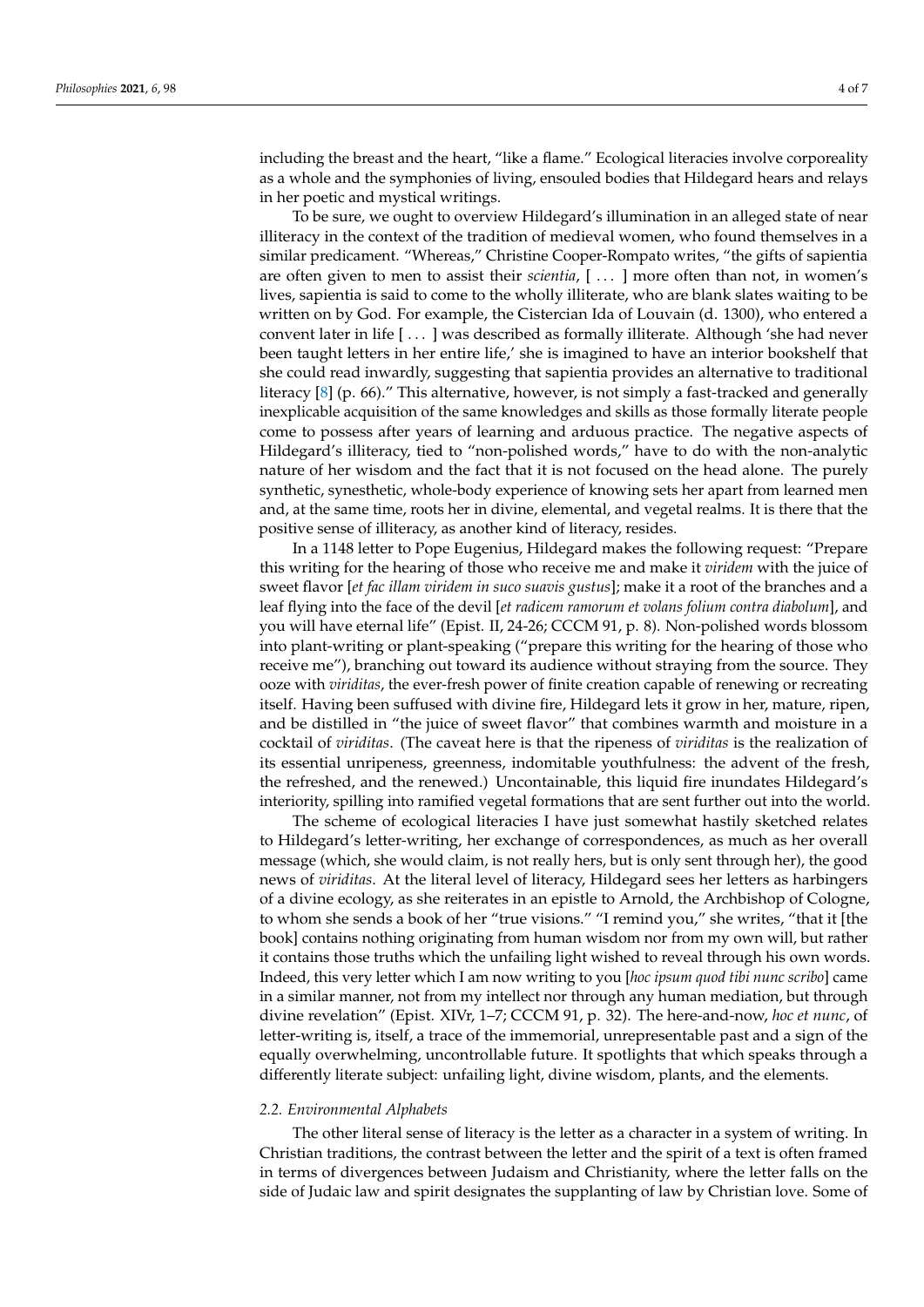Hildegard's visions confirm the traditional take on Judeo-Christianity, and yet the question of the letter as a unit of inscription is far from secondary for the Benedictine abbess.

In a missive sent to Pope Anastasius in 1153, Hildegard states: "But He who is great and without flaw has now touched a humble dwelling [*parvum habitaculum tetigit*], so that it might see a miracle and form unknown letters and utter an unknown tongue [*ignotas litteras formaret, ac ignotam linguam sonaret*]. And this was said to that little habitation: You have written these things in a language given to you from above, rather than in ordinary human speech, since it was not revealed to you in that form, but let him who has the pumice stone [*ille qui limam habet*] not fail to polish it and make it intelligible to mankind" (Epist. VIII, 79-85; CCCM 91, p. 21).

Non-polished words make their return, now with the injunction that they *must* be polished in order to become intelligible. Rather than simply raw, these words are spelled with "unknown letters" and resound in an "unknown tongue"—the letters and language of divine revelation. Their ecological dimension, in turn, is twofold. First, unknown letters and words materialize when a "humble dwelling" is "touched" by the infinite, meaning (within Hildegard's semantic pluriverse) the ecological formation of humanity itself as much as her own disquietude, the equivalent of an electric charge her body and soul receive from God. After all, in Hildegard's writings, "touching, kissing, and embracing are humanity itself and the only dwelling worthy of human being. [\[3\]](#page-6-2), (p. 137)" Second, the term *habitation* resonates, whether consciously or not, with the ancient Greek *oikos* that is at the foundations of ecology (as well as of economy). It is a dwelling not serving as a place of refuge from the other but as an opportunity for exposure to and constitution in its exposure by alterity. The other portion of ecology is the Greek *logos*, speech or discourse, which, as Hildegard has it, remains faithful to constitutive alterity, to the other who has touched one. Its faithfulness hinges on retaining a mystery, the unknown, even in letters and words, that, nonetheless, call for a mediator who would polish and ready them for human understanding.

Still, Hildegard warns, in the same letter to Pope Anastasius, whom she admonishes somewhat harshly for coming to terms with the secular authority of the emperor [\[11\]](#page-6-10), that the time to translate her unknown letters and words into intelligible signs has not yet arrived: " . . . healing will come forth from the heart when the dawn appears like the splendor of the first sunrise. Those things which will follow in the new desire and the new zeal, however, must not be spoken now [*Que vero seguuntur in novo disederio et in novo studio, dicenda non sunt*]" (Epist. VIII, 77-78; CCCM 91, p. 21). Ecological literacies obey the law of seasonality, vegetal rather than mineral. According to this law, healing, reborn desire, and zeal must ripen before coming to understanding. It makes no sense within the mineral paradigm that the building blocks of an unknown language cannot be polished as soon as they are written or the moment they resound. Healing and renewal need time, the period it takes for the sweet juices of *viriditas* to be refined and distilled. This period will coincide with the delay between, on the one hand, the initial formation and utterance of unknown letters and words and, on the other, their polishing and translation, their ripening and distillation, their being cast into the light of universal intelligibility.

As for the materiality of the letters in Hildegard's unknown language, Jonathan Green contends that her familiarity with the Greek alphabet is one of the sources to pay attention to [\[12\]](#page-6-11). For her part, Sarah Higley suggests that Hildegard "may have seen Hebrew letters; just as striking is the resemblance of her alphabet to Old Hebrew or Aramaic characters, but without a corresponding equivalency. [\[13\]](#page-6-12) (p. 60)" Higley immediately adds, "it is unlikely that Hildegard was copying directly from any of these alphabets; her letters are most likely her own invention, showing merely an acquaintance with and an imitation of other alphabets, rather like one who has seen a foreign alphabet and loosely bases her own inventions on its remembered letters. [\[13\]](#page-6-12) (p. 61)."

Why is an impressionistic connection to Hebrew in particular significant? For several reasons. Given the conjectured role of Hebrew inscription in *lingua ignota*, it is no longer possible to dismiss Judaism as the rigid letter of the law incompatible with the spirit of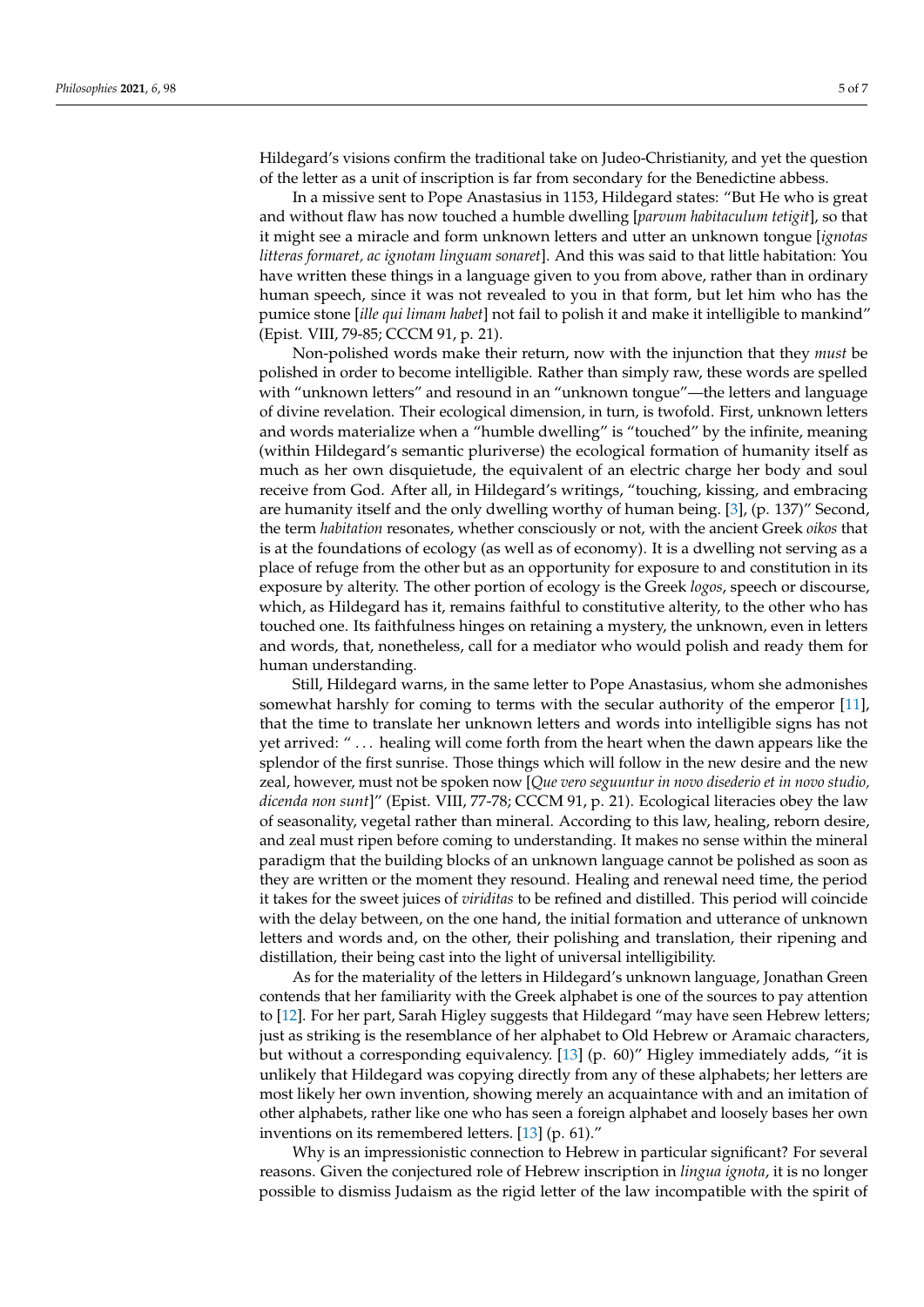love in Christianity: just as the Judaic scriptural source continues to inspire and nourish Christian theology, so Hebrew letters tacitly underly and motivate ("without," as Higley aptly puts it, "a corresponding equivalency") the Christian visionary's unknown language. Furthermore, in the kabbalistic tradition, the letters of the Hebrew alphabet are not only units in a conventional writing system but the media of and the mediators for creation. In light of the fascinating—both tense and symbiotic—relation of Jewish and Christian mysticisms, chances are that Hildegard was abreast of this doctrine and that, by implication, she viewed her "unknown letters" in their full cosmic and ecological scope.

There are numerous indirect clues to her acquaintance with the kabbalistic tradition. Worth citing among these clues are the parallels between Hildegard's Mary and the feminine aspects of divinity with regard to š*ekīnah;* [\[14\]](#page-6-13) the symbolic links between God and fire as in *kavod* (glory) and in the Christian mystic's experience of revelation; [\[15\]](#page-6-14) (pp. 45–46) or the implicit association of the virtues in *Ordo Virtutum* with *sefirot*, the ten emanations of the divine, for instance, "in the *Book of Light*, a twelfth-century kabbalistic work that originated in Provence but was compiled in part by German pietists. [\[15\]](#page-6-14) (p.46)" The image of the crown of God in *Scivias* II.9.25 is an identical twin of *keter* (crown), one of the highest *sefirot* according to the Kabbalah [\[3\]](#page-6-2), (p. 119). In what Barbara Newman calls "the sapiential theology of the high Middle Ages, [\[16\]](#page-6-15)", Sapientia and Caritas in Hildegard correspond to the *sefirot* of *hokmah* and *hesed*, respectively. The list goes on, but the main purpose of this **The experiment of the process** has been already accomplished: it supports the hypothesis small hermeneutical exercise has been already accomplished: it supports the hypothesis that the script of twenty three letters pertaining to *lingua ignota* likely shared the mystical nature of kabbalistic writing.

In the oldest known book of the kabbalistic corpus*, Sēfer Yəṣīrā,* dating from the third or fourth century BCE, the world is created from, among other things, the "ten *sefirot* of nothingness" and "twenty-two foundation letters [*'esrim v'štayim 'otiot yesod*]" (1:2) [\[17\]](#page-6-16). The letters are drawn, "engraved and carved," from breath (*ruaḥ*), formlessness and emptiness (*tohu va'bohu*), water (*mayim*), clay (*tit*), and fire (*'esh*) (1:11-12)—that is to say, from the elements and elemental void. They are, literally, ecological literacies, not interpreting but bringing forth, not reading but writing the world. Hildegard's twenty-three letters add an extra one to the twenty-two of the Hebrew alphabet. This *plus-one* designates an excess—the excess of *viriditas* over the singular occurrence and hierarchy of creation, over the world of static identities, and over itself. While borrowing the fecundity of kabbalistic letters, Hildegard destines them to the healing of the world, its regeneration at the time of a new dawn. For now, though, as she confides in Pope Anastasius, these things "must not be spoken," or they must be spoken and written in a yet unknown language, which lets them appear even as it respects the prohibition.

As we return to this epistle, the words "has now touched a humble dwelling, so that it might see a miracle and form unknown letters and utter an unknown tongue" shimmer with another light. *Lingua ignota* and *ignotas litteras* are imparted to Hildegard by God in a similar manner that *viriditas*, a self-refreshing power of finite existence, is passed on from the Creator to creation. It is a gift that cannot be contained, that cannot be absorbed in its being received, or that, in the course of being received, surpasses the narrow confines of the dwelling that welcomes it [\[6\]](#page-6-5) (p. 114). This is true with respect to *viriditas* as much as Hildegard's divine inspirations, including *lingua ignota*: they flow from the same source and overflow every vessel that contains them. Except that, while emerging as a variation on the theme of *viriditas*, *lingua ignota* is also meant to facilitate the flow of this self-refreshing capacity at the right time (hence, it keeps the valve of the secret, of the unknown, closed *for now*).

In Hildegard's *Vita*, a rhetorical question is raised: "Who truly does not marvel that she brought forth with miraculous harmony a song, sweetest of melodies, and published characters never before seen with a language unheard of before now? [*quis vero non miretur, quod cantum dulcissime melodie mirabili protulit symphonia et litteras non prius visas cum lingua edidit antea inaudita?*]" (CCCM 125, p. 20) [\[18\]](#page-6-17). Along with *viriditas*, the symphoniality of being in Hildegard is one of the keys to an ecological theology, where the body resonates